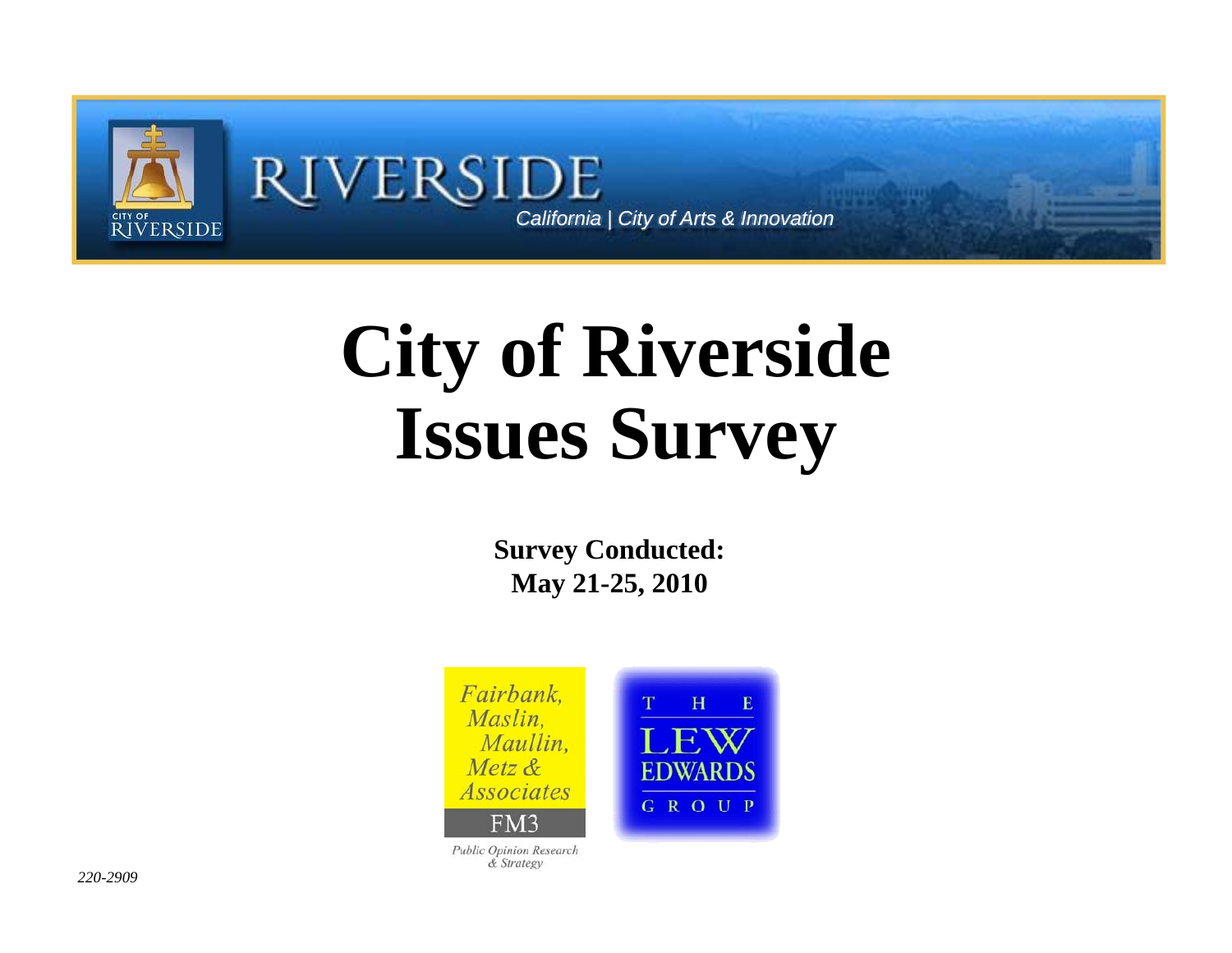# **Strategic Assessment**

- Respondents have positive attitudes toward the City and the Riverside Renaissance
	- 62% of voters believe that Riverside is going in the right direction and 75% approve of the Renaissance Initiative
	- ■ 79% see a great or some need to repair/upgrade/build city buildings, parks, streets, and infrastructure
- **However, respondents are impacted by the recession** 
	- 84% rate unemployment and 73% rate declining home values/foreclosures as an extremely/very serious problems
- While respondents see the need for additional Renaissance projects, they are reluctant to pay for them at this time.
- Respondents are willing to support <sup>a</sup> continuation <sup>o</sup> f the City's Library Measure Parcel Tax, with no increase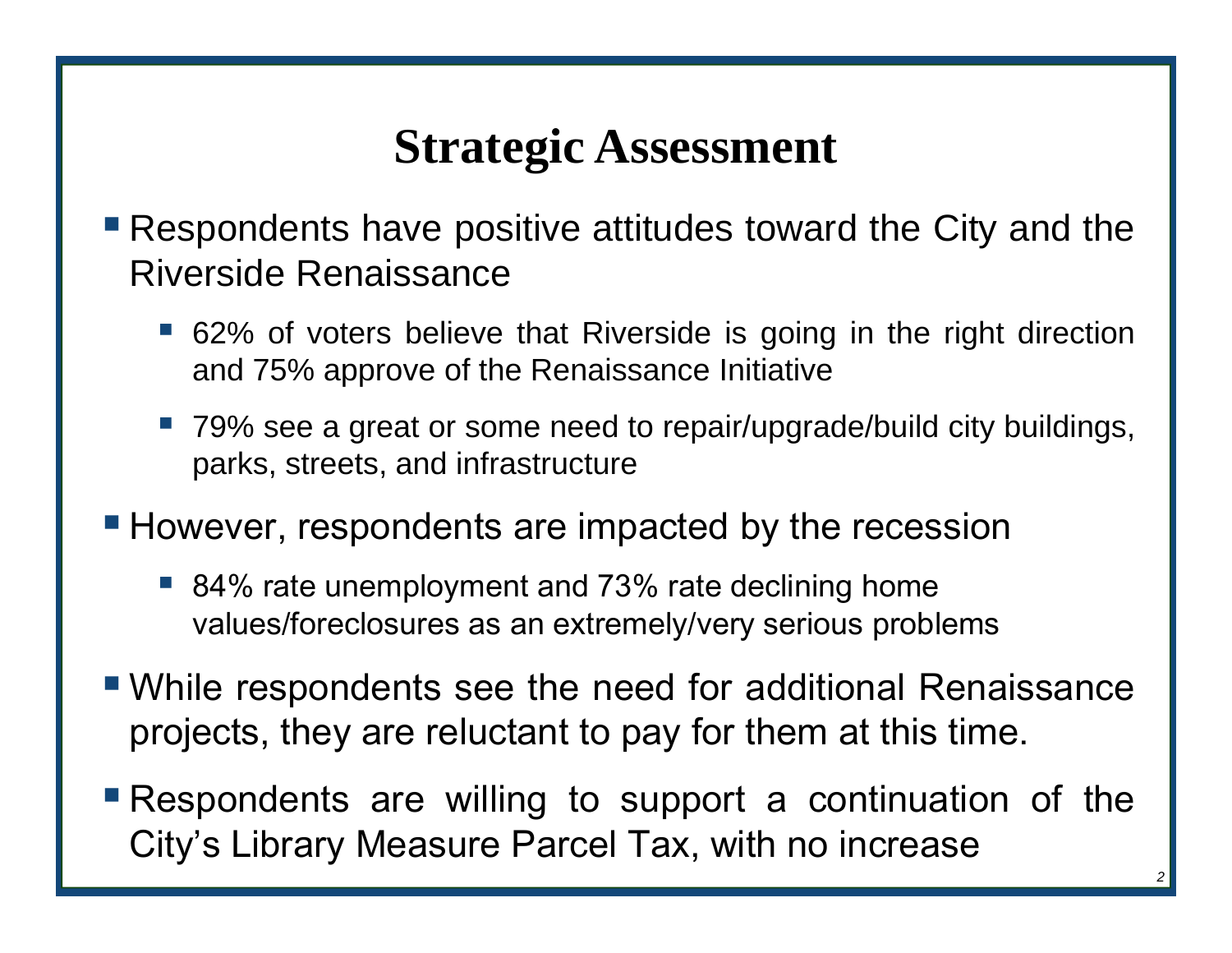# **Lib M F ibilit Librar y Measure Feasibility**

- A renewal of Riverside's existing library parcel tax for another 10 years, with no increase, is potentially feasible for November 2010.
- 66% of voters support the measure.
- When given more information that this is not a new tax and simply renews an existing tax, with no increase, voter support increases to 74%.

#### **Feasibility of Riverside Renaissance II Measures**

- F. Neither the Riverside Renaissance II GO Bond nor the Renaissance II parcel tax are viable at this time
- $\mathcal{L}^{\mathcal{A}}$  While 70% of voters have heard at least a little about the Renaissance, additional community education of ongoing Renaissance needs is necessary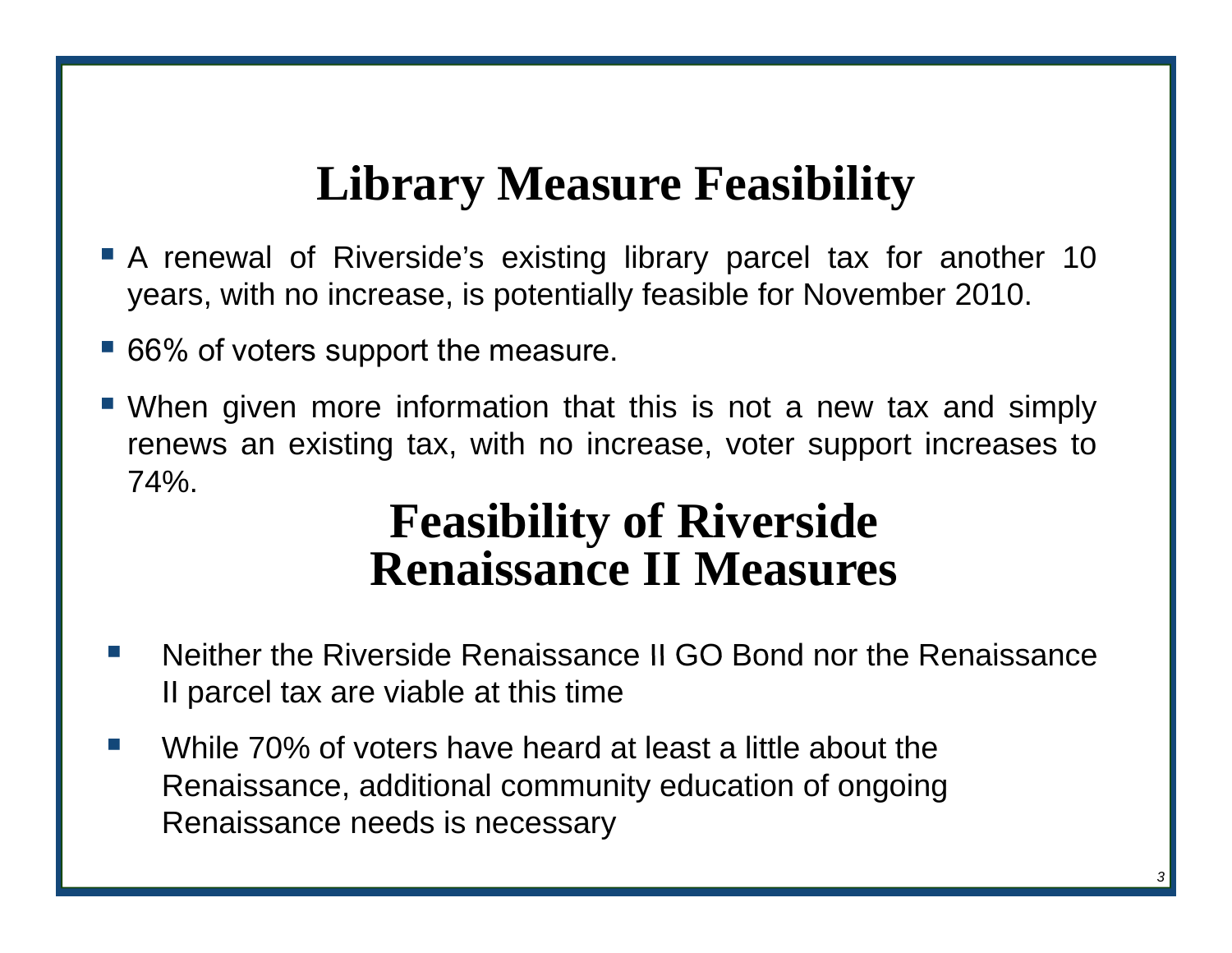# **Me odo ogy thodology**

- Survey Conducted May 21-25, 2010
- Interviews conducted by telephone with 600 City of Riverside registered voters who based on past voting behavior are likely to cast <sup>a</sup> ballot in the November 2010 Statewide Election
- Margin of error for the full sample is +/-4.0 percent
- Margin of error for half of the sample is  $+/-5.6$  percent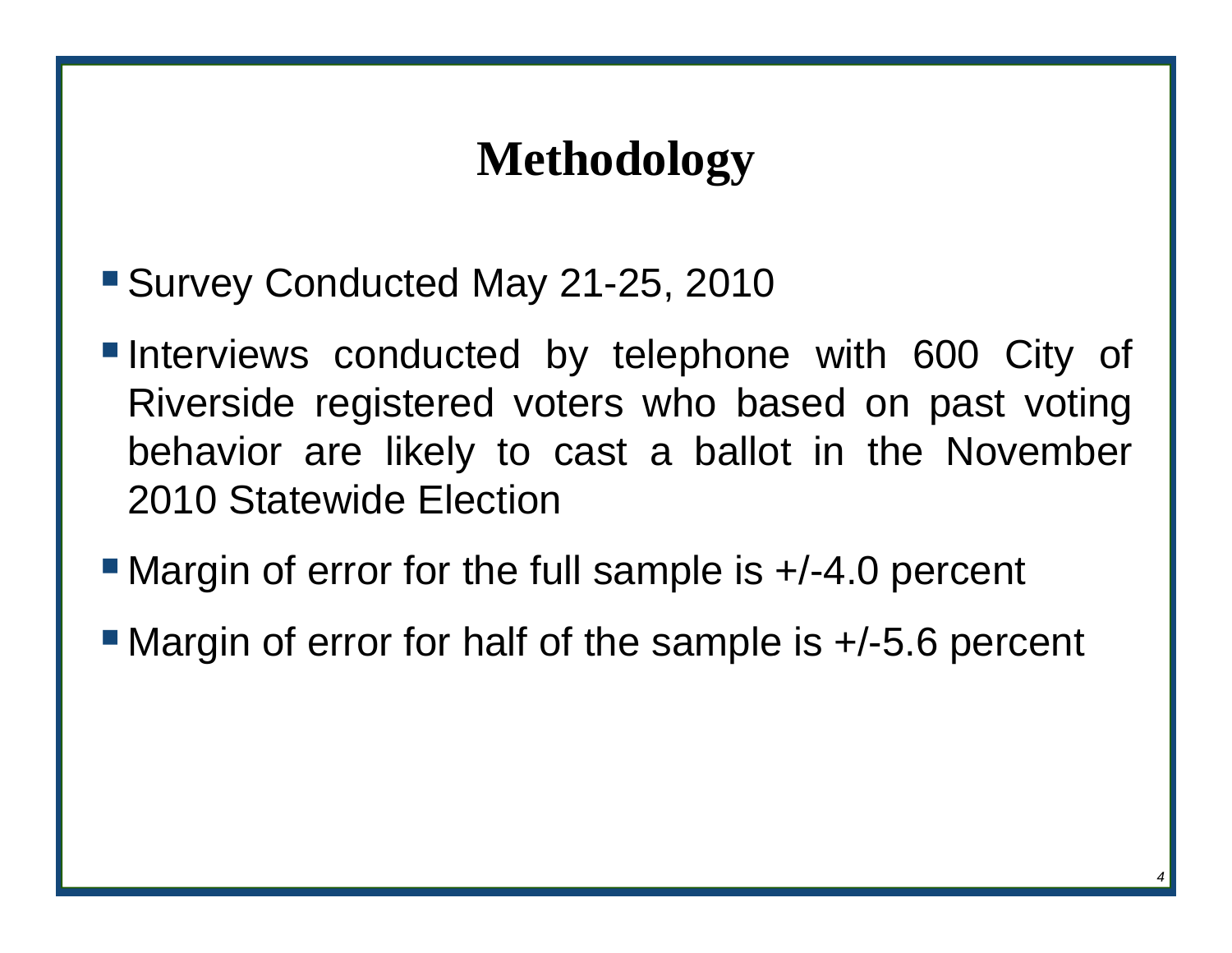#### **Right Direction/Wrong Track**



*Survey Question:*

are generally headed in the right direction, or do you feel things have gotten pretty *seriously off on the wrong track?*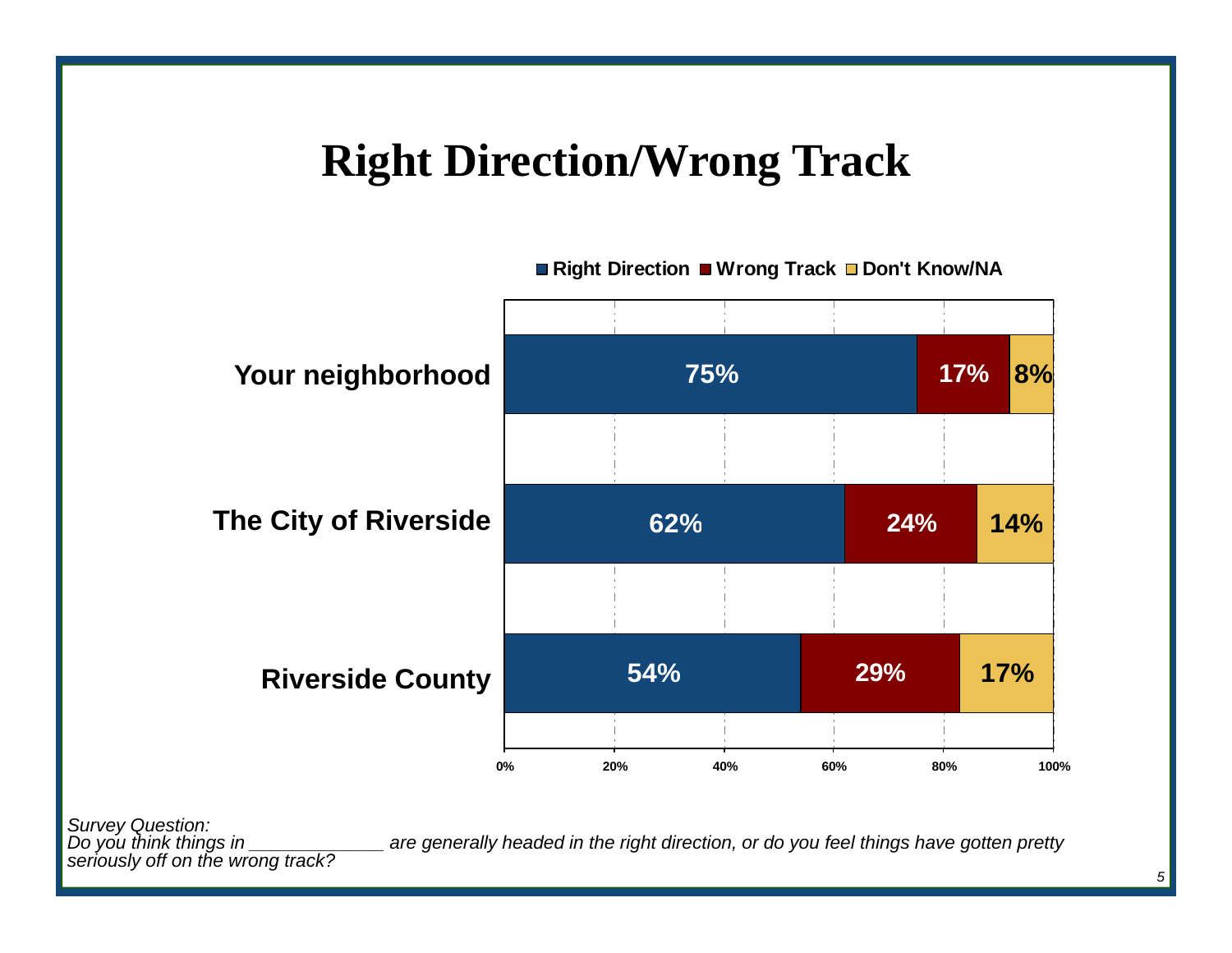# **Nearly 80% recognize the City's Need for Money to Repair, Upgrade and Build Essential City Infrastructure**



*In your personal opinion, do you think the City of Riverside has a great need, some need, a little need, or no real need for additional funds to repair, upgrade and build essential city buildings, parks, streets, sewers and other local infrastructure to improve residents' quality of life and promote healthy growth of the local economy?*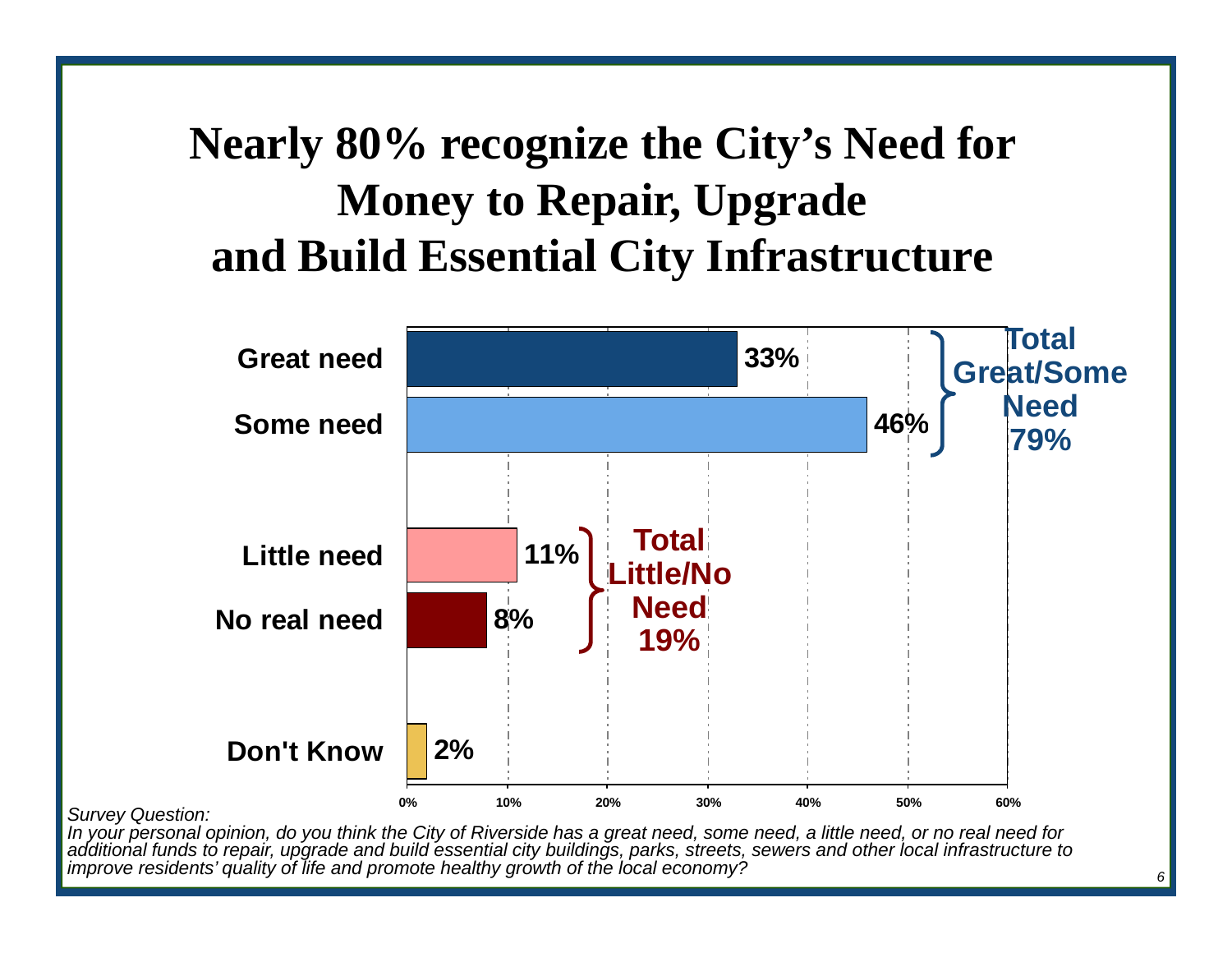

*Question 1: Have you seen, heard, or read anything recently about the City of Riverside's Renaissance Initiative to upgrade an dbuild essential city buildings, parks, streets, sewers and other local infrastructure? Question 2: Based upon what your have seen, heard or read, or just by my mentioning it, would you say you generally approve or disapprove of the City of Riverside's Renaissance Initiative to upgrade and build essential city buildings, parks, streets, sewers and other local infrastructure*

*7*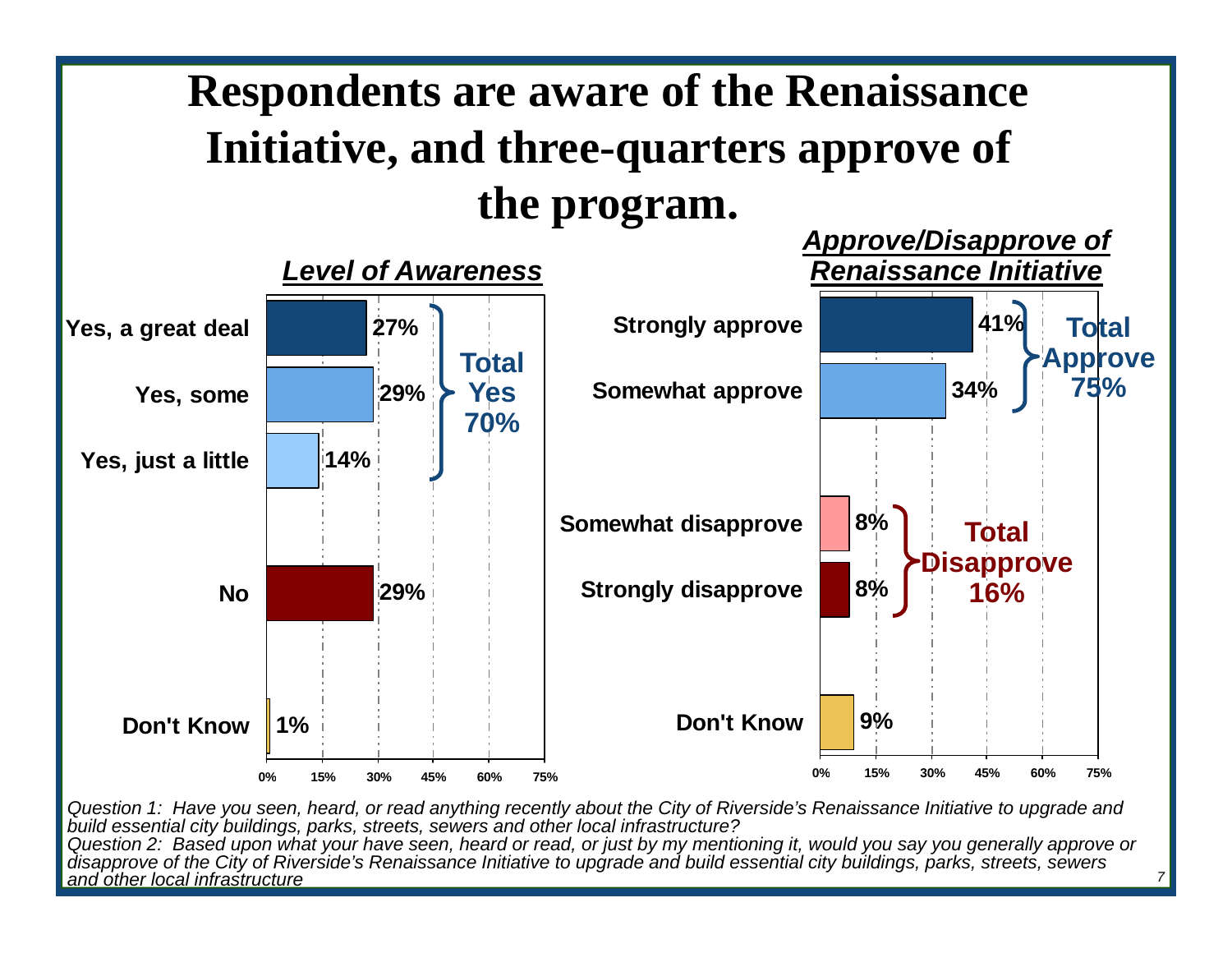# **City of Riverside \$19 Annual Library Parcel Tax Renewal Measure Ballot Language Tested**

#### **Riverside Neighborhood Branch Library, Youth and Community Education Renewal Measure.**

To maintain current neighborhood branch library hours, retain librarians, and after school programs, including homework assistance, teen activities and children's reading; adult literacy and job search programs; delivery of books to homebound seniors; replace/upgrade/purchase books, computers and e-books; shall the City of Riverside renew the expiring \$19 library parcel tax for ten years, with no tax rate increase without voter approval, annual audits and citizens' oversight?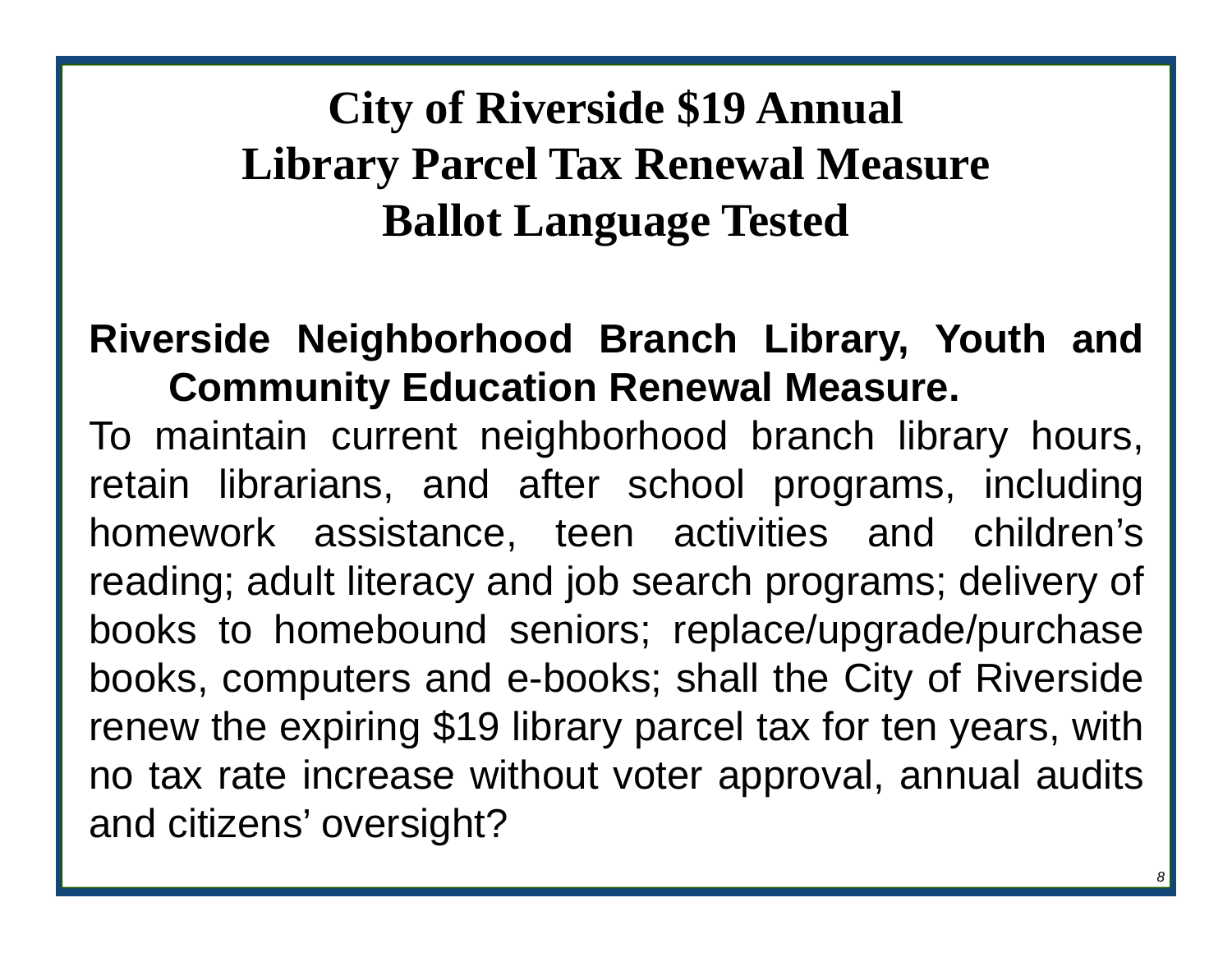#### **Vote on \$19 Library Parcel Tax Measure After hearing that it does <u>not</u> Increase Taxes**



*If the election were held today, do you think you would vote "Yes" in favor of this ballot measure or "No" to oppose it?*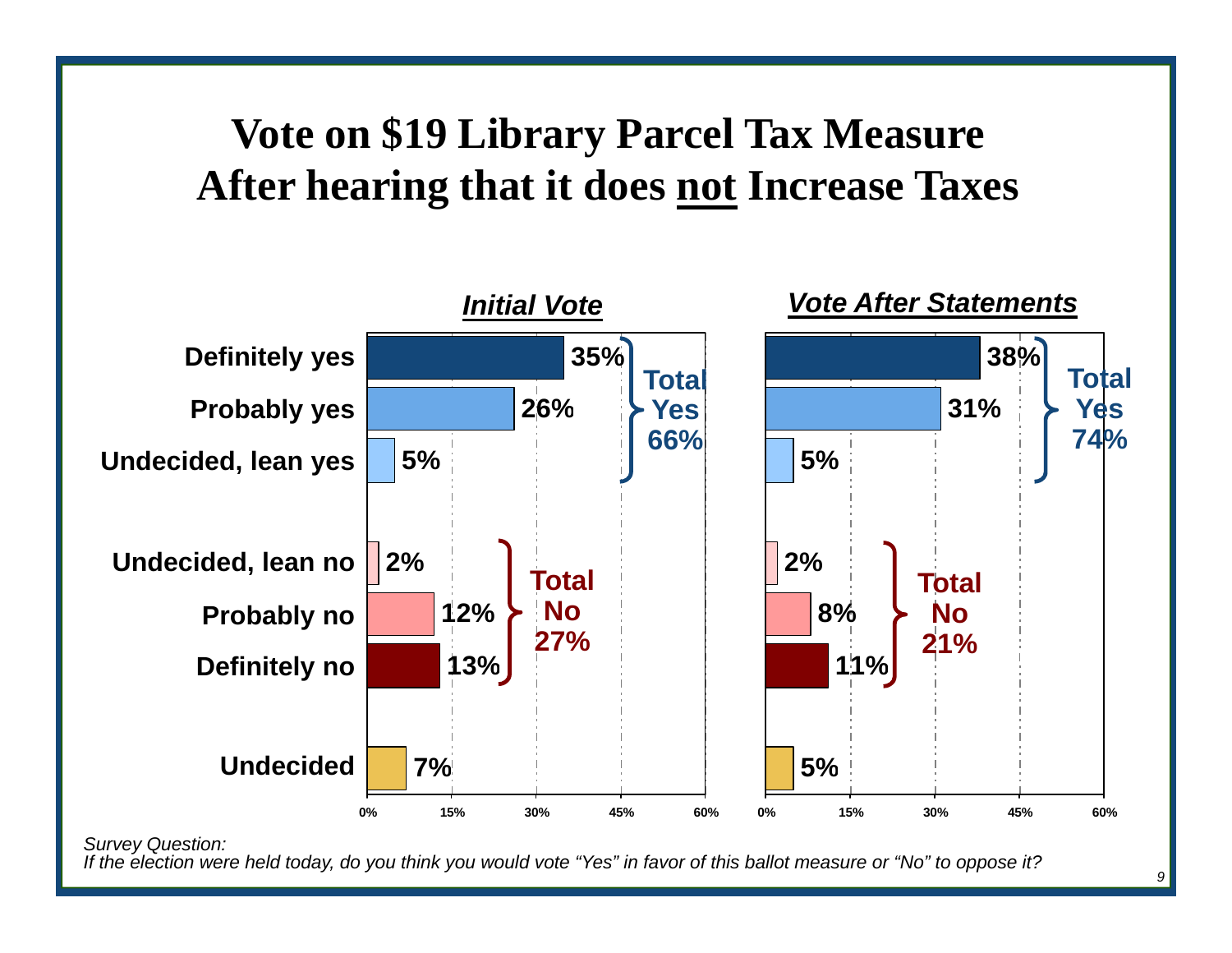#### **City of Riverside Ballot Language Tested**

#### **Riverside Economic Growth, Job Creation and Community Investment Measure.**

To stimulate local economic growth, create jobs, and invest in the Riverside community by upgrading/equipping/constructing <sup>a</sup> 911 Emergency Dispatch Center, neighborhood police/fire stations; upgrading the convention center to attract more visitors, improving neighborhood parks, sports fields, libraries, community centers; repairing streets and other local infrastructure; shall the City of Riverside **(Half Sample: issue \$224 million in bonds) /(Half Sample: enact an annual parcel tax of \$160 million)** requiring annual independent , audits and <u>no</u> money for salaries or pensions?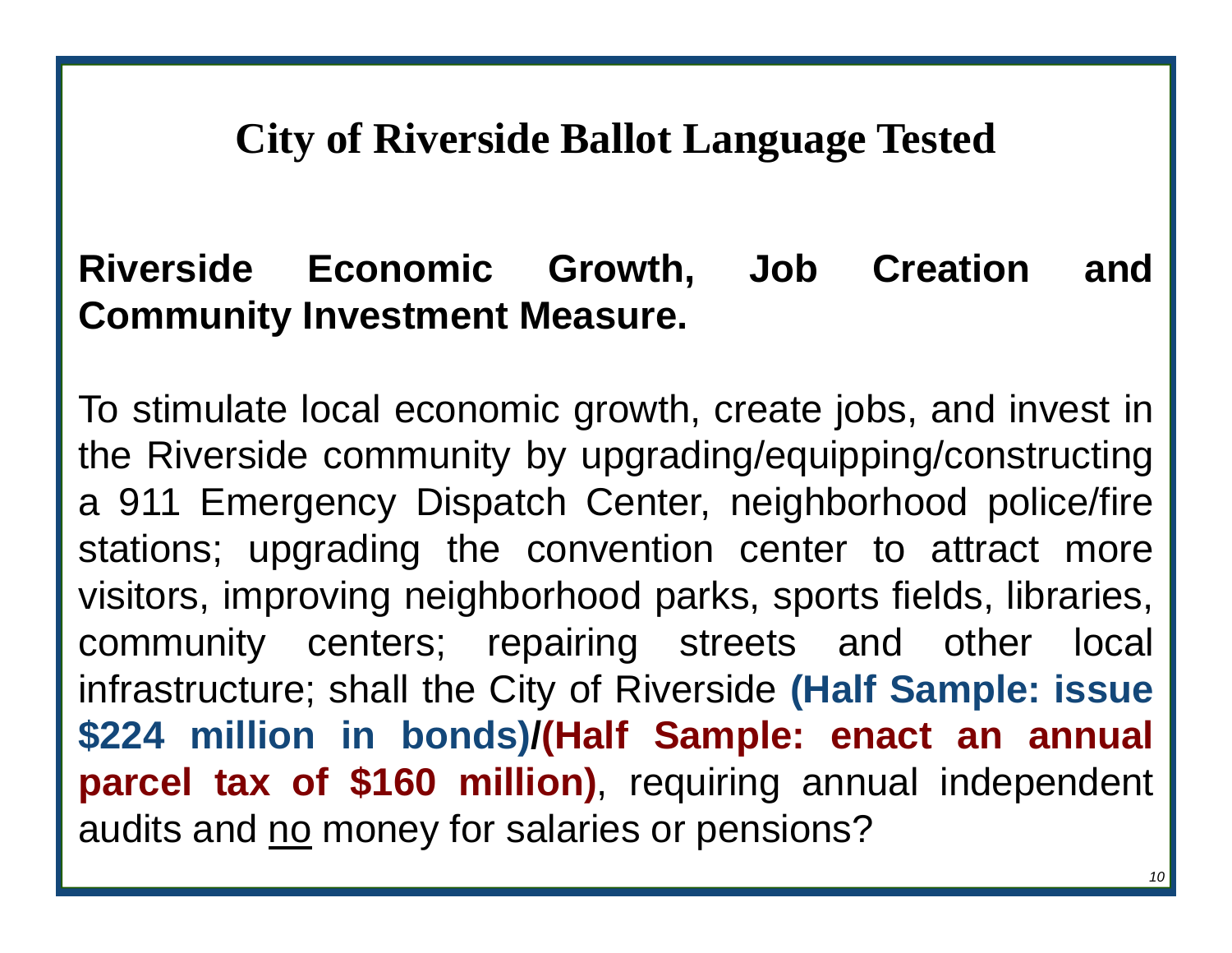

*If the election were held today, do you think you would vote "Yes" in favor of this ballot measure or "No" to oppose it?* 

*11*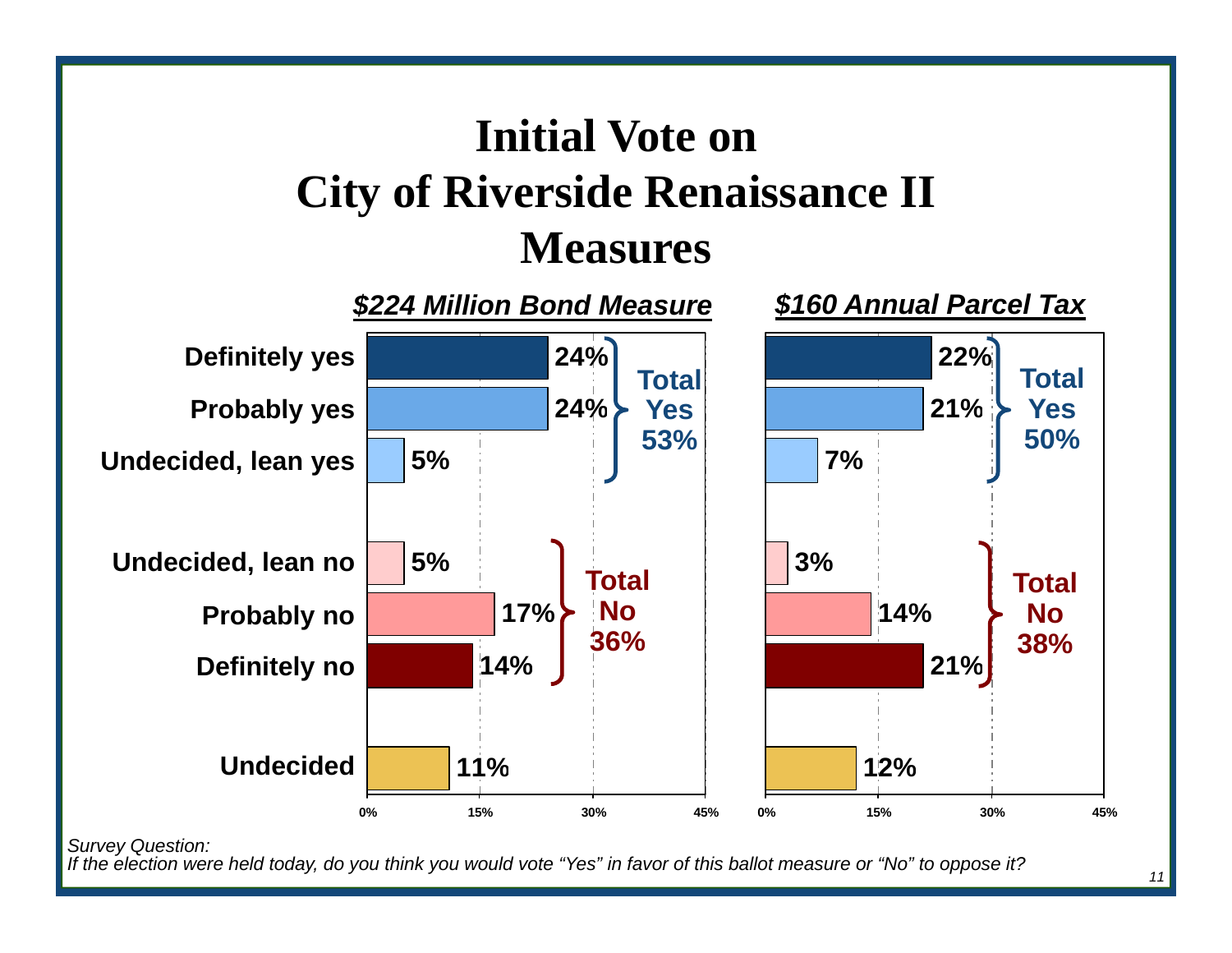# **Support for the Renaissance bond remains under the two -thirds level thirds at other amounts**

**Def. Yes Prob./Lean Yes Lean/Prob. No Def. No Undecided**



*<sup>12</sup>*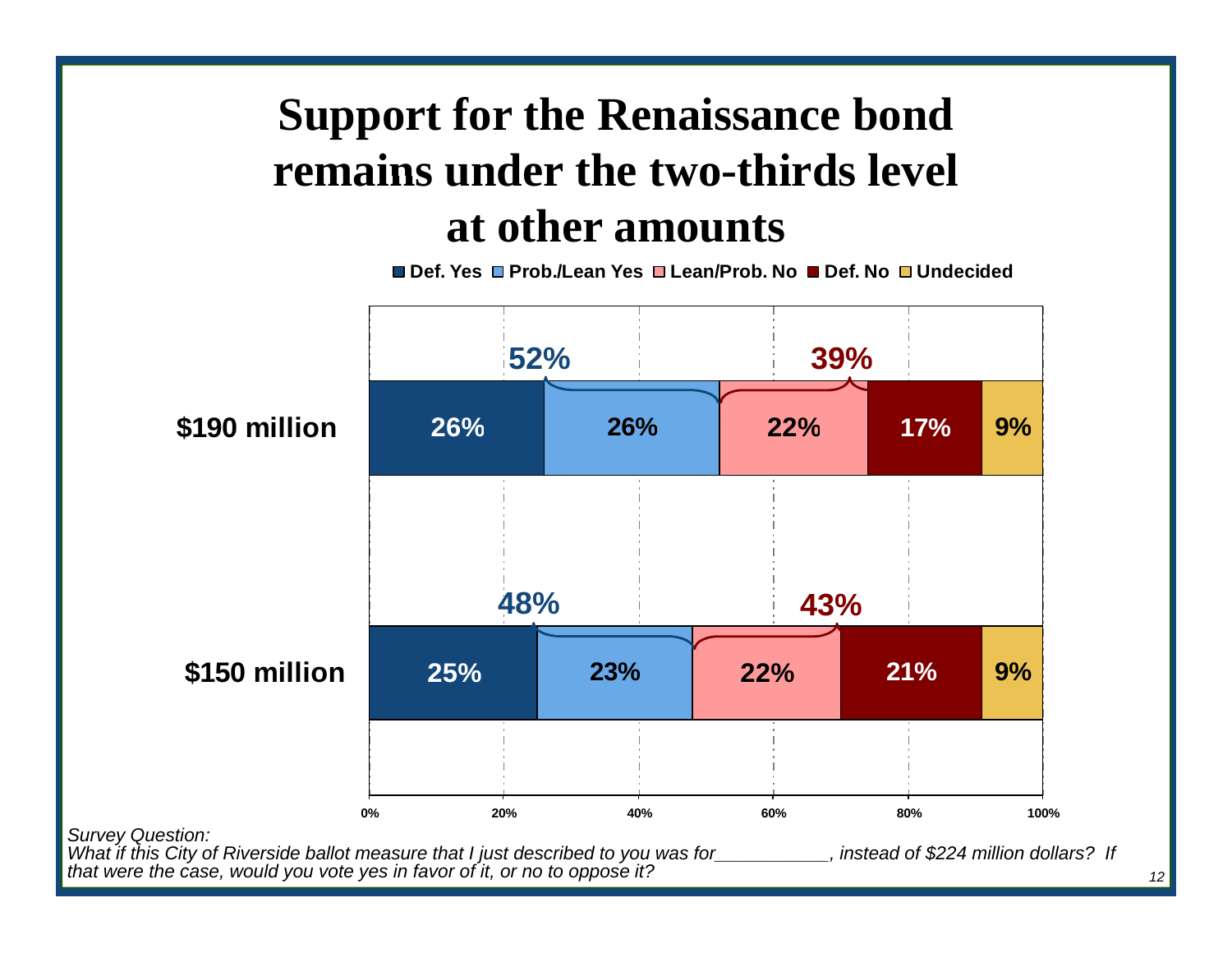## **Jobs, home foreclosures and the economy are of greatest concern to Riverside voters to voters .**

*(Ranked by % Extremely/Very Serious Problem)*



*Now let me read you a short list of issues some people in the City of Riverside may be concerned about these days. Please tell me whether you consider it to be an extremely serious problem, a very serious problem, a somewhat serious problem or not a problem at all for Riverside residents.*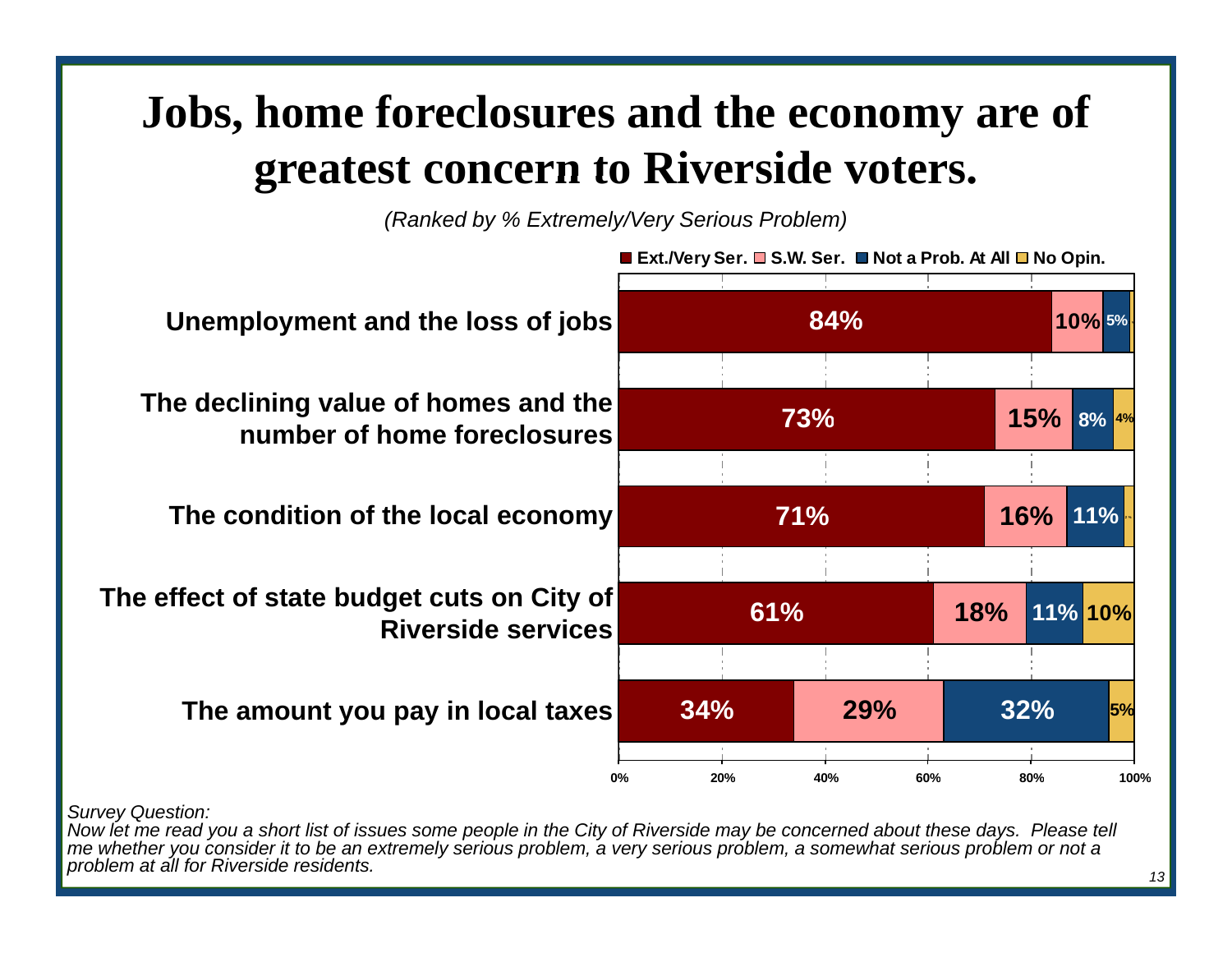# **Accuracy of Statements made about the Cit y of Riverside**

*(Ranked by % Very Accurate)*



*statements is accurate or inaccurate. \*Split Sample*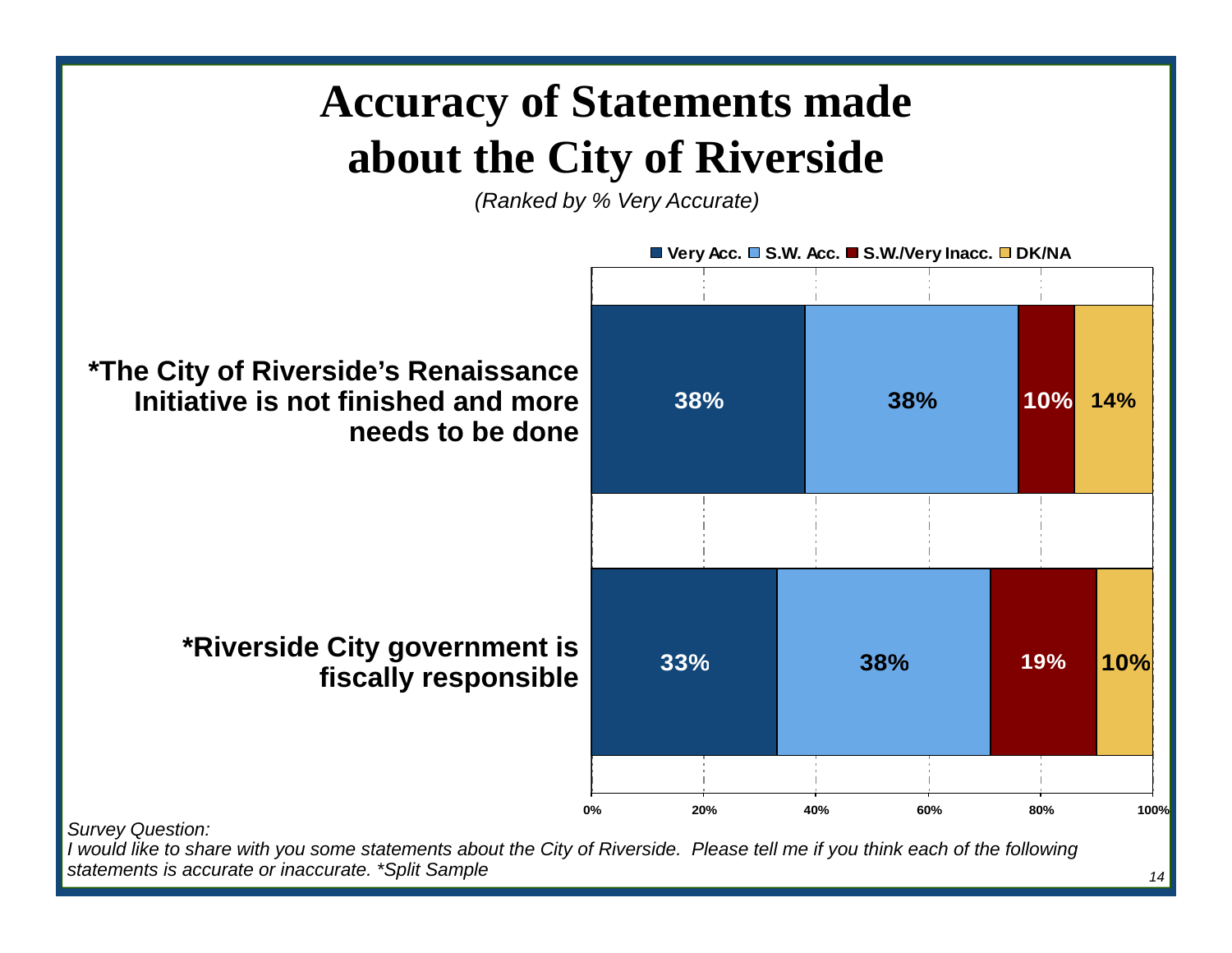#### **Priorities that Respondents want Funded by a City of Riverside Renaissance II Measure**

*(Ranked by % Extremely/Very Important)* 



*that funds from this local ballot measure could be used. Please tell me how important it is to you personally that funds raised by a City of Riverside ballot measure be used for that particular project or service: extremely important, very important, somewhat important, or not too important. \*Split Sample*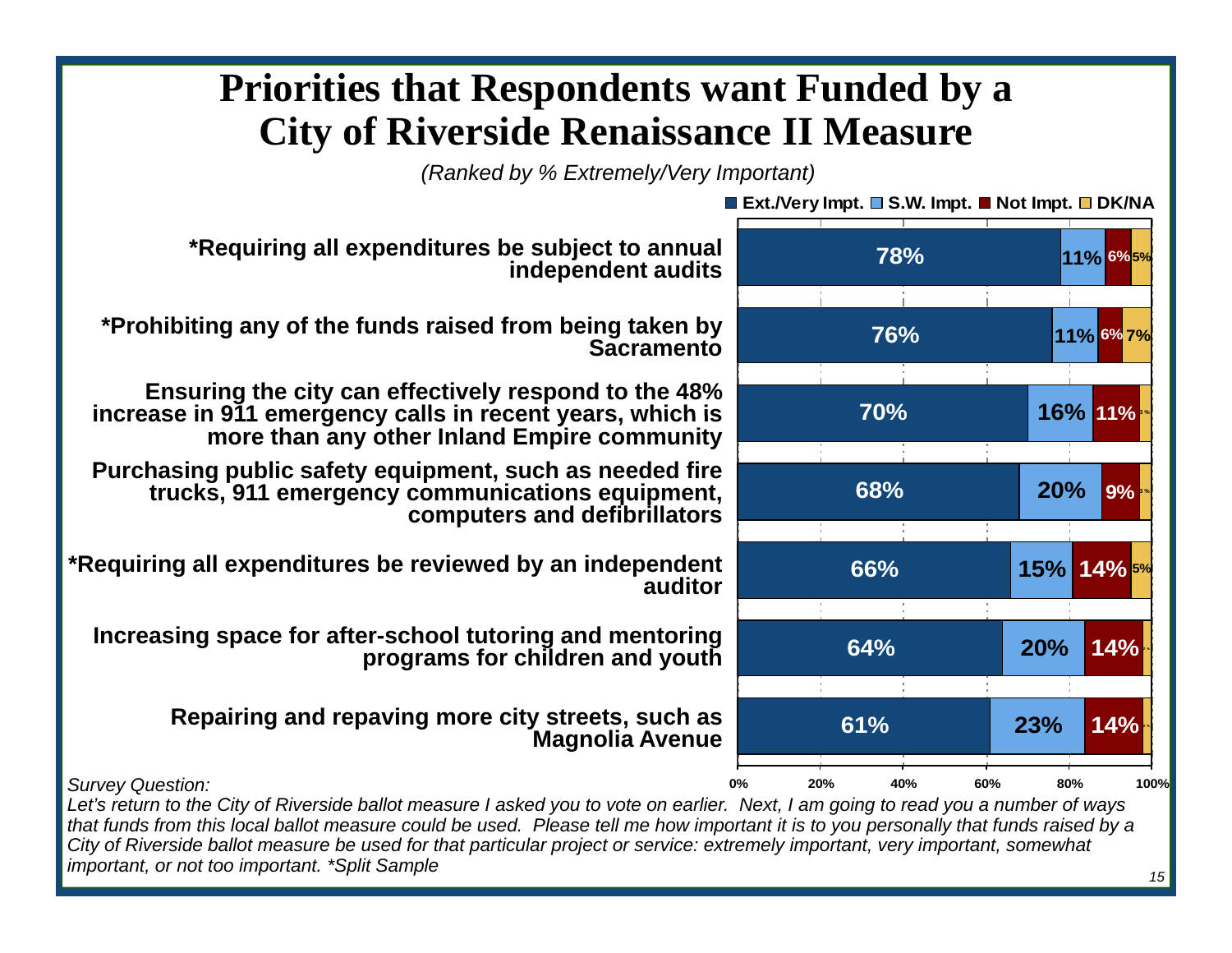

#### **Continued**

**Building and improving neighborhood fire stations**

**\*P hibiti f d i d b thi f b i t \*Prohibiting funds raised by this measure from being spenton city employees' salaries or pensions**

**Building and improving neighborhood police stations**

**Upgrading city buildings with energy efficient heating, lighting and water systems to reduce costs and conserve resources**

**Repairing park restrooms <sup>3</sup> %**

**Building a community center specifically dedicated to providing programs and services for local seniors programs**

**Building a new 911 emergency dispatch center**

*Survey Question:*

*Let's return to the City of Riverside ballot measure I asked you to vote on earlier. Next, I am going to read you a number of ways that funds from this local ballot measure could be used. Please tell me how important it is to you personally that funds raised by a City of Riverside ballot measure be used for that particular project or service: extremely important, very important, somewhat important, or not too important. \*Split Sample*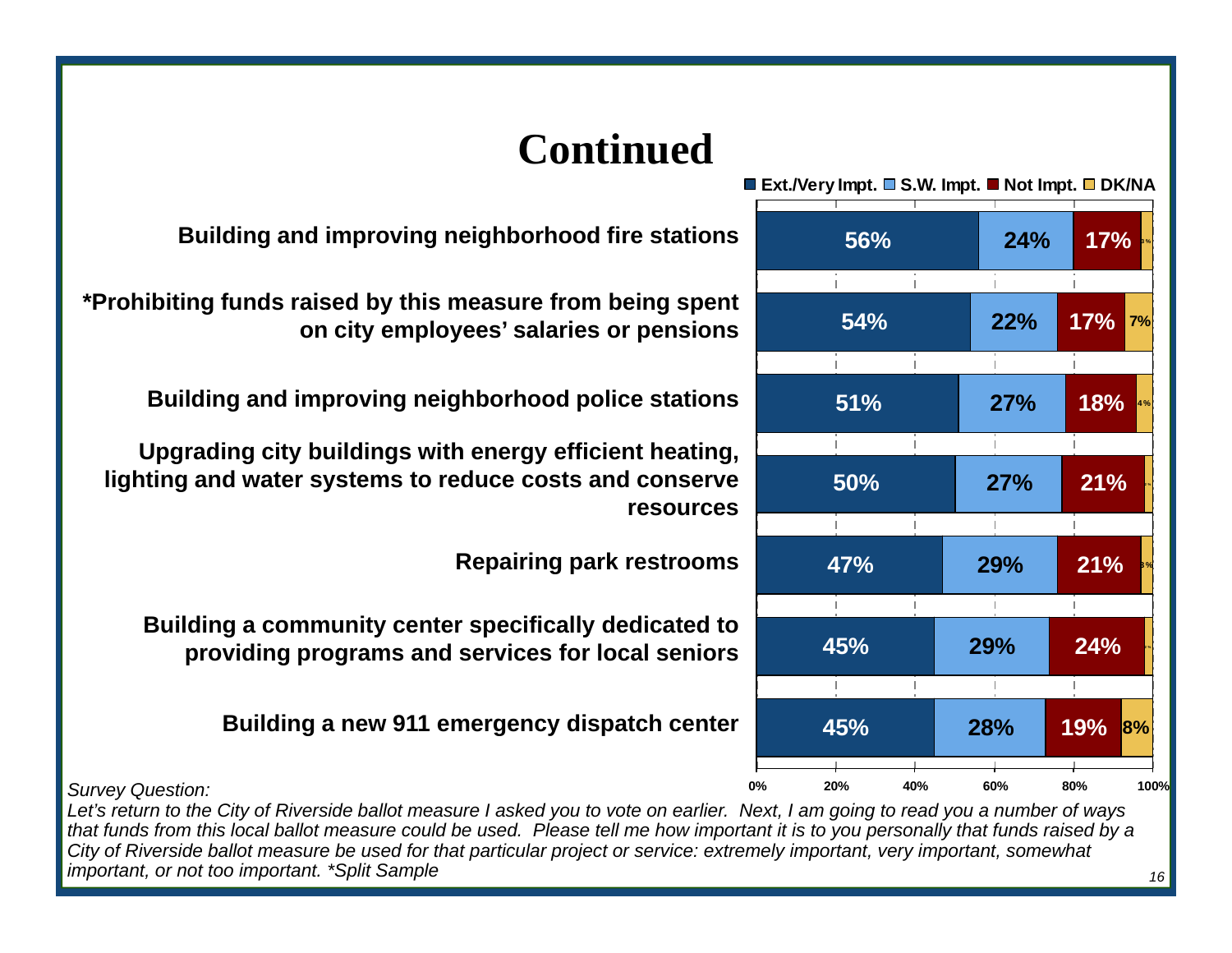#### **Continued**

|          | <b>■ Ext./Very Impt. ■ S.W. Impt. ■ Not Impt. ■ DK/NA</b> |     |     |     |                   |  |
|----------|-----------------------------------------------------------|-----|-----|-----|-------------------|--|
| iS.      | 42%<br>39%                                                |     | 29% |     | 26%<br>26%<br>4 % |  |
| d<br>'S  |                                                           |     | 31% |     |                   |  |
| le<br>e  | 35%                                                       |     | 35% | 24% | 6%                |  |
| S)       | 31%                                                       |     | 37% | 30% |                   |  |
| e<br>ʻУ  | 31%                                                       |     | 35% | 33% |                   |  |
| O.<br>:h | 30%                                                       |     | 38% | 30% |                   |  |
| 'n<br>m  | 30%                                                       |     | 38% | 28% | 4 %               |  |
| 0%       | 20%                                                       | 40% | 60% | 80% | 100%              |  |

**Repairing and upgrading neighborhood branch libraries**

**Upgrading, repairing and replacing neighborhood community center** 

**Investing in our community by expanding the Riverside Renaissance initiati e**

**Expanding and building new city park** 

**Building a new downtown library to expand and replace the 1 existing librar** 

**Upgrading the City of Riverside Convention Center to promote economic growth**

Upgrading, improving and expanding the city's downtow **library, Municipal Auditorium, and Metropolitan Museum**

*Survey Question:*

*Let's return to the City of Riverside ballot measure I asked you to vote on earlier. Next, I am going to read you a number of ways that funds from this local ballot measure could be used. Please tell me how important it is to you personally that funds raised by a City of Riverside ballot measure be used for that particular project or service: extremely important, very important, somewhat important, or not too important. \*Split Sample*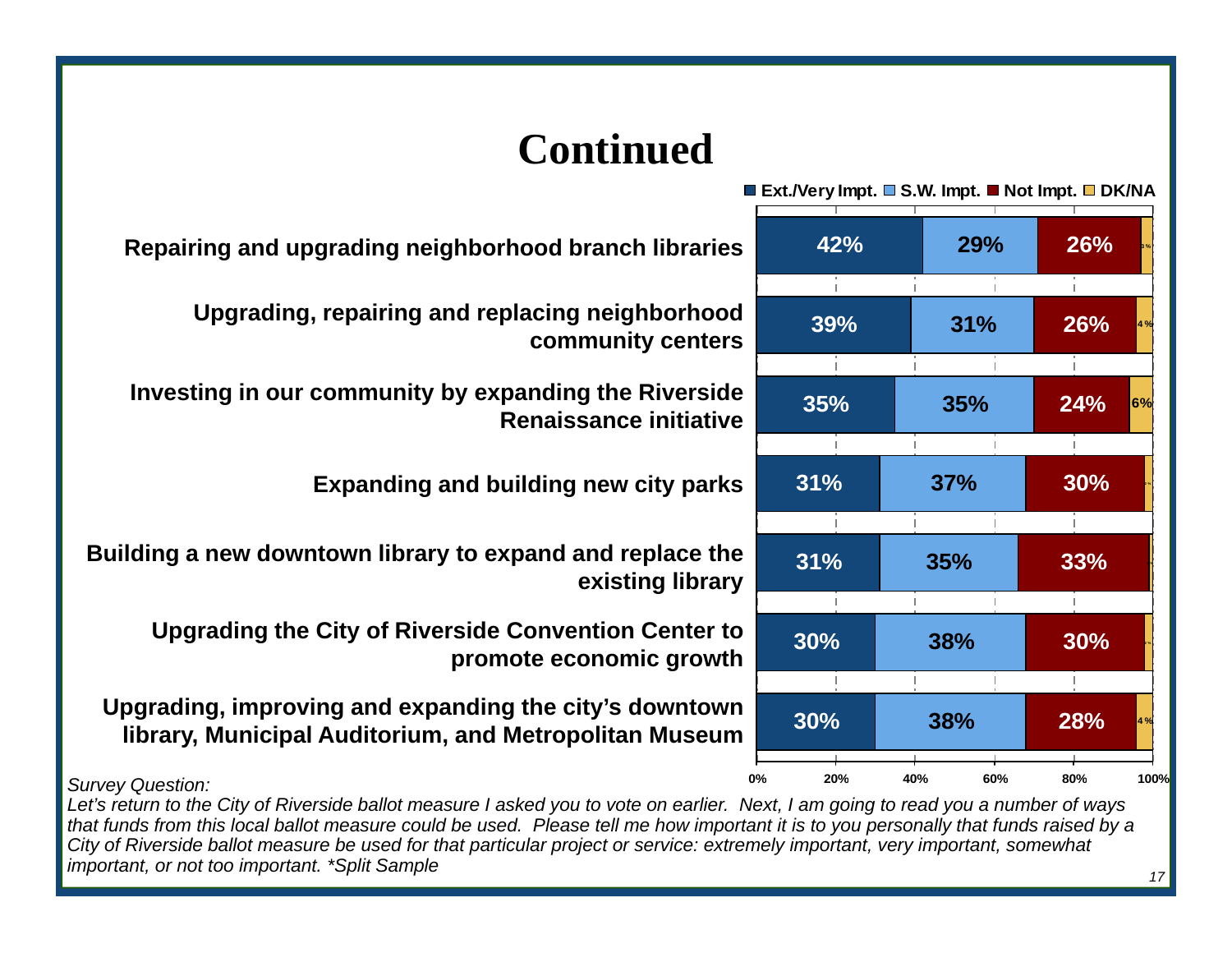

**\*Upgrading and expanding the City of Riverside Metropolitan** 

**\*Building <sup>a</sup> six thousand seat City of Riverside Arena to Building thousand provide a local venue for entertainment and special community events, such as concerts, sporting events and high school graduation ceremonies** 

**\*Expanding the City of Riverside Convention Center to include a six thousand seat Arena to attract more visitors to and provide a local venue for entertainment and special community events, such as concerts, sporting events and high school graduation ceremonies** 

**\*Upgrading the City of Riverside Municipal Auditorium pg g y p**

*S Q ti Survey Question:*

*Let's return to the City of Riverside ballot measure I asked you to vote on earlier. Next, I am going to read you a number of ways that funds from this local ballot measure could be used. Please tell me how important it is to you personally that funds raised by a City of Riverside ballot measure be used for that particular project or service: extremely important, very important, somewhat important, or not too important. \*Split Sample*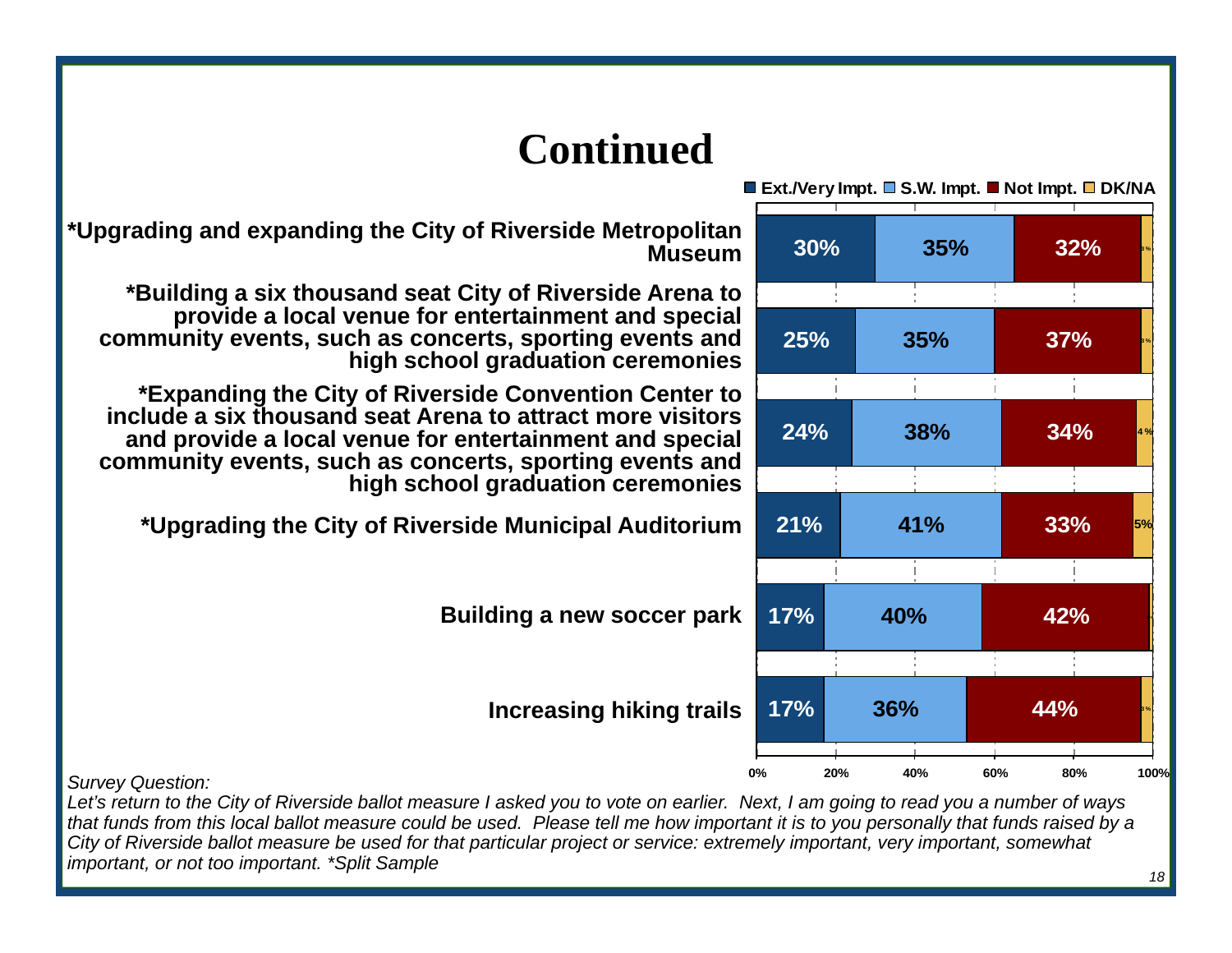## **Vote on \$224M Renaissance II Bond Measure after Information is Provided**



*If the election were held today, do you think you would vote "Yes" in favor of this ballot measure or "No" to oppose it?*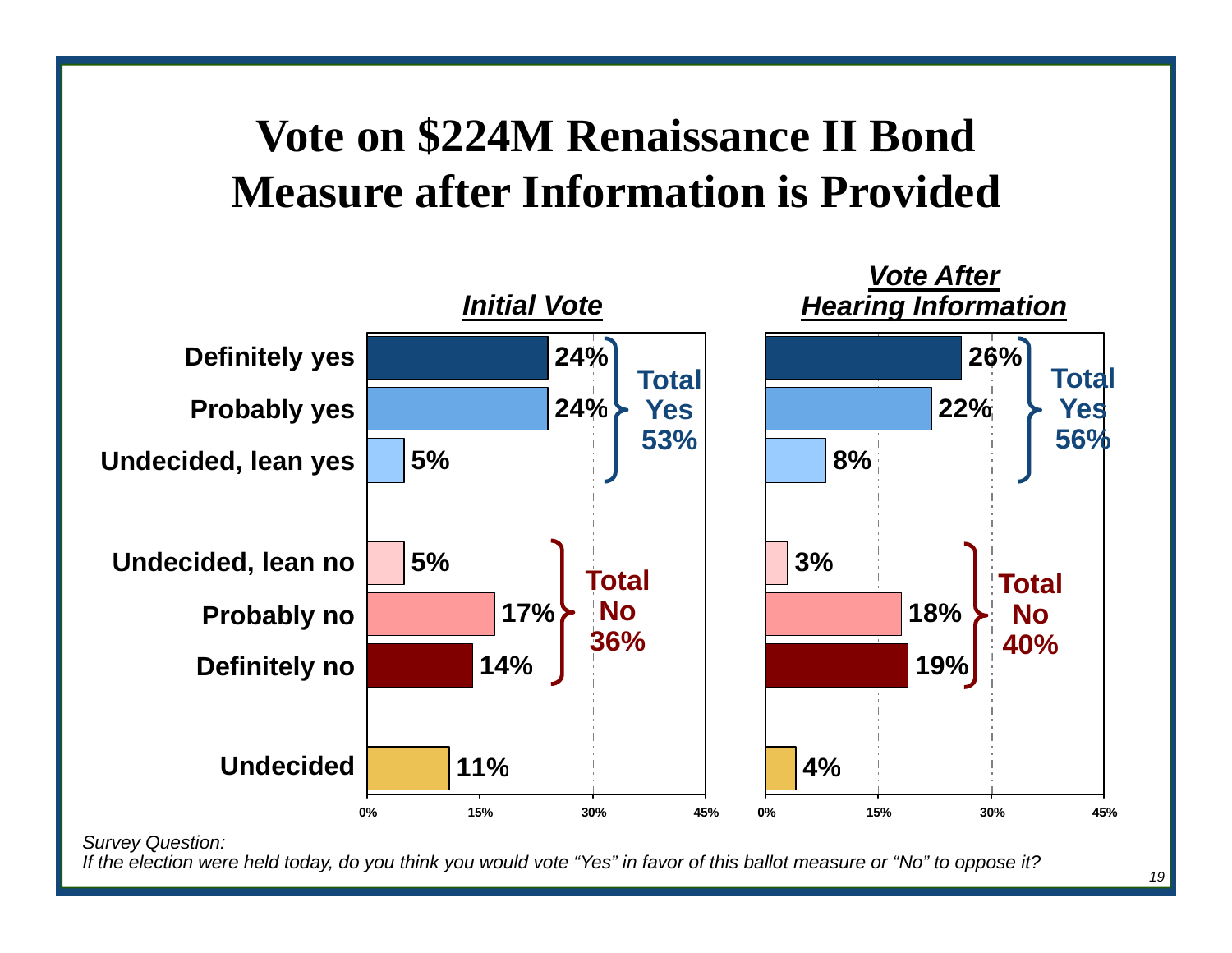# **Vote on \$160 Renaissance II Parcel Tax Measure after Hearing More Information**



*If the election were held today, do you think you would vote "Yes" in favor of this ballot measure or "No" to oppose it?*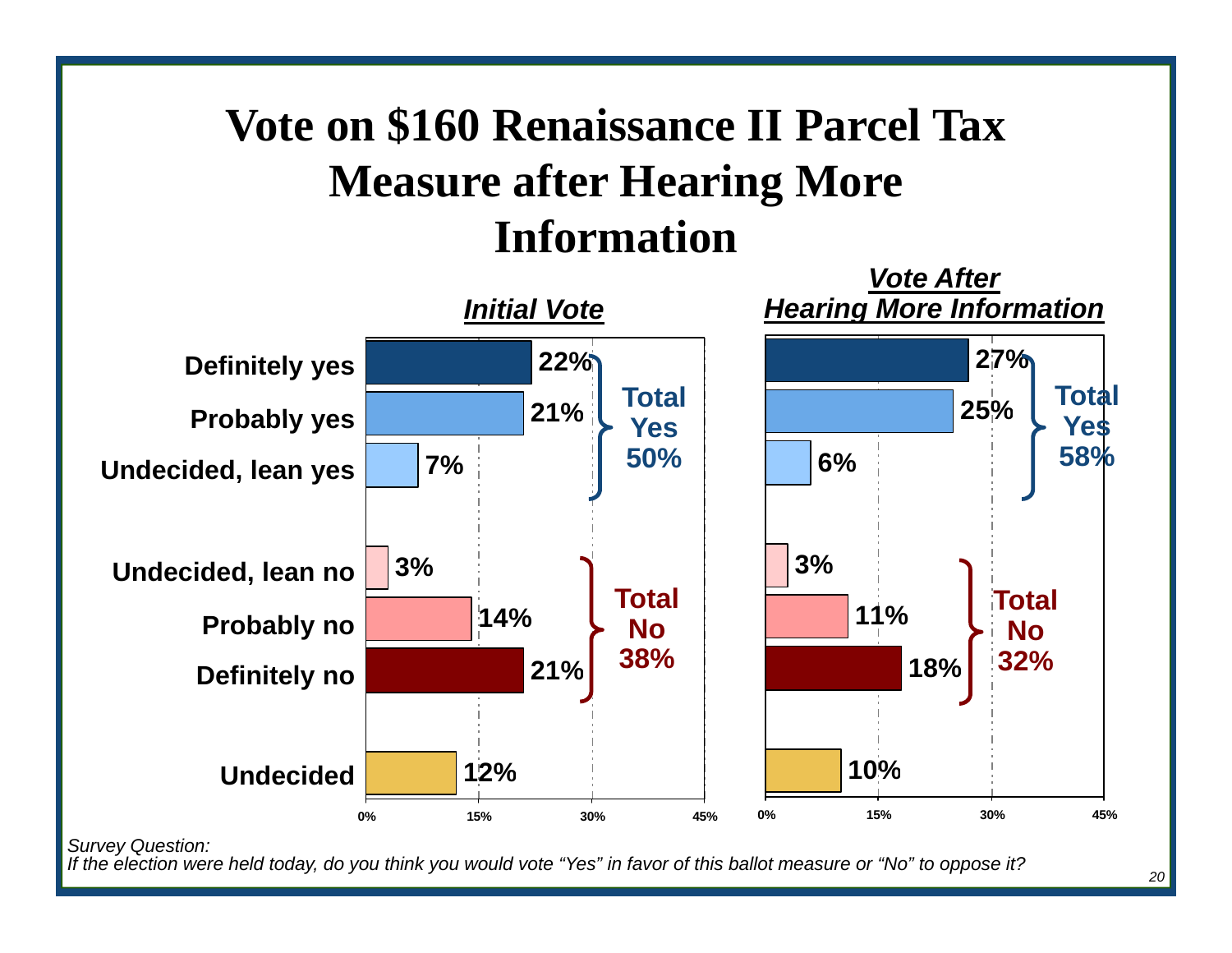## **The community uses a variety of informational sources, most frequently the City newsletter**



*I'm going to read you a list of sources from which people get news and information about the City of Riverside. For each, I'd like you to tell me how often you use it to get information about such issues: frequently, occasionally, rarely, or never.* 

*<sup>21</sup>*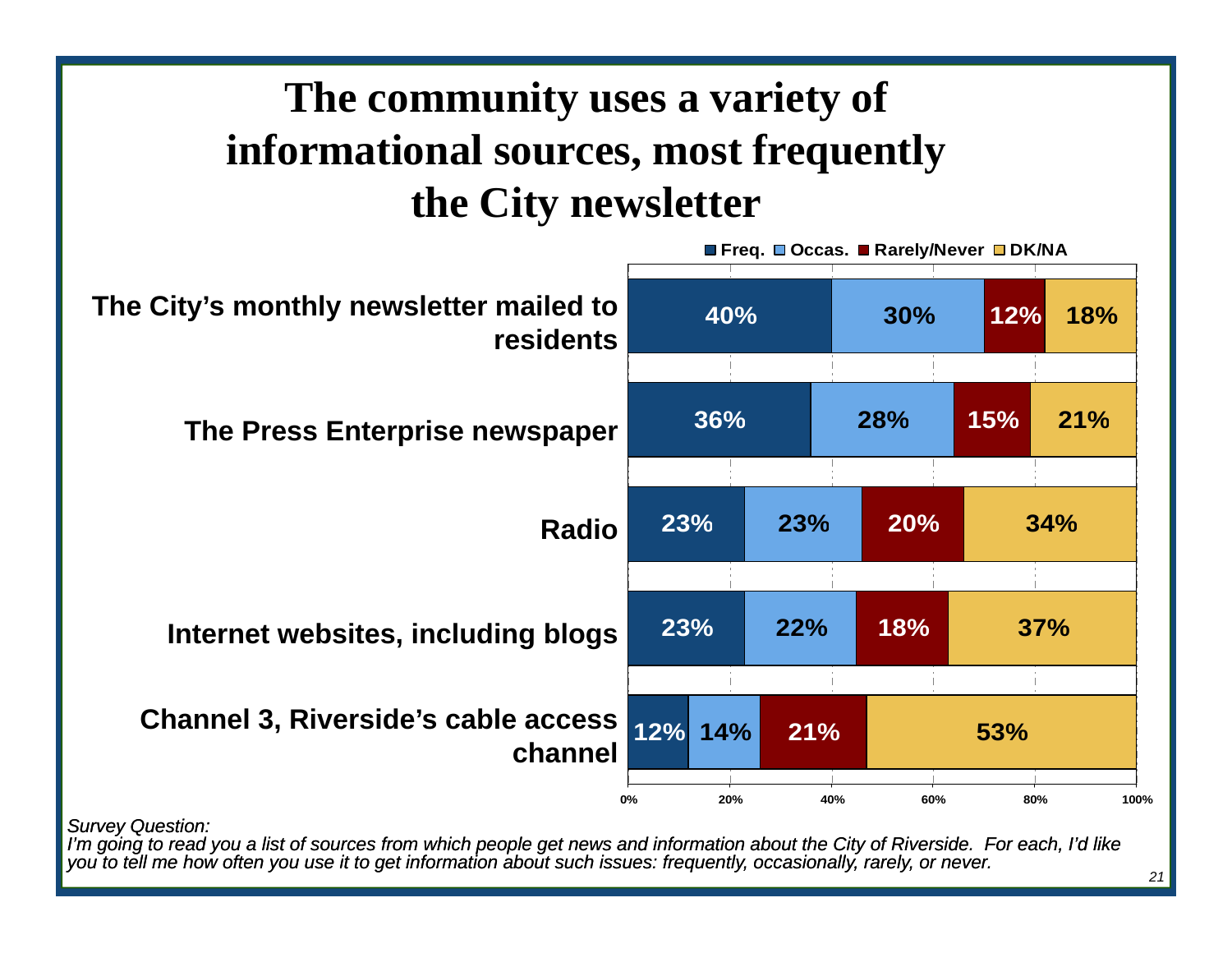## **Effect of** *Press Enterprise* **Opposing a City of Riverside Ballot Measure**



*Survey Question:*

*Suppose the Press Enterprise Newspaper opposed a local ballot measure to provide the City of Riverside with additional funding, such as the ones we been discussing in this survey. Would this make you more likely to vote no on a City of Riverside ballot measure?*